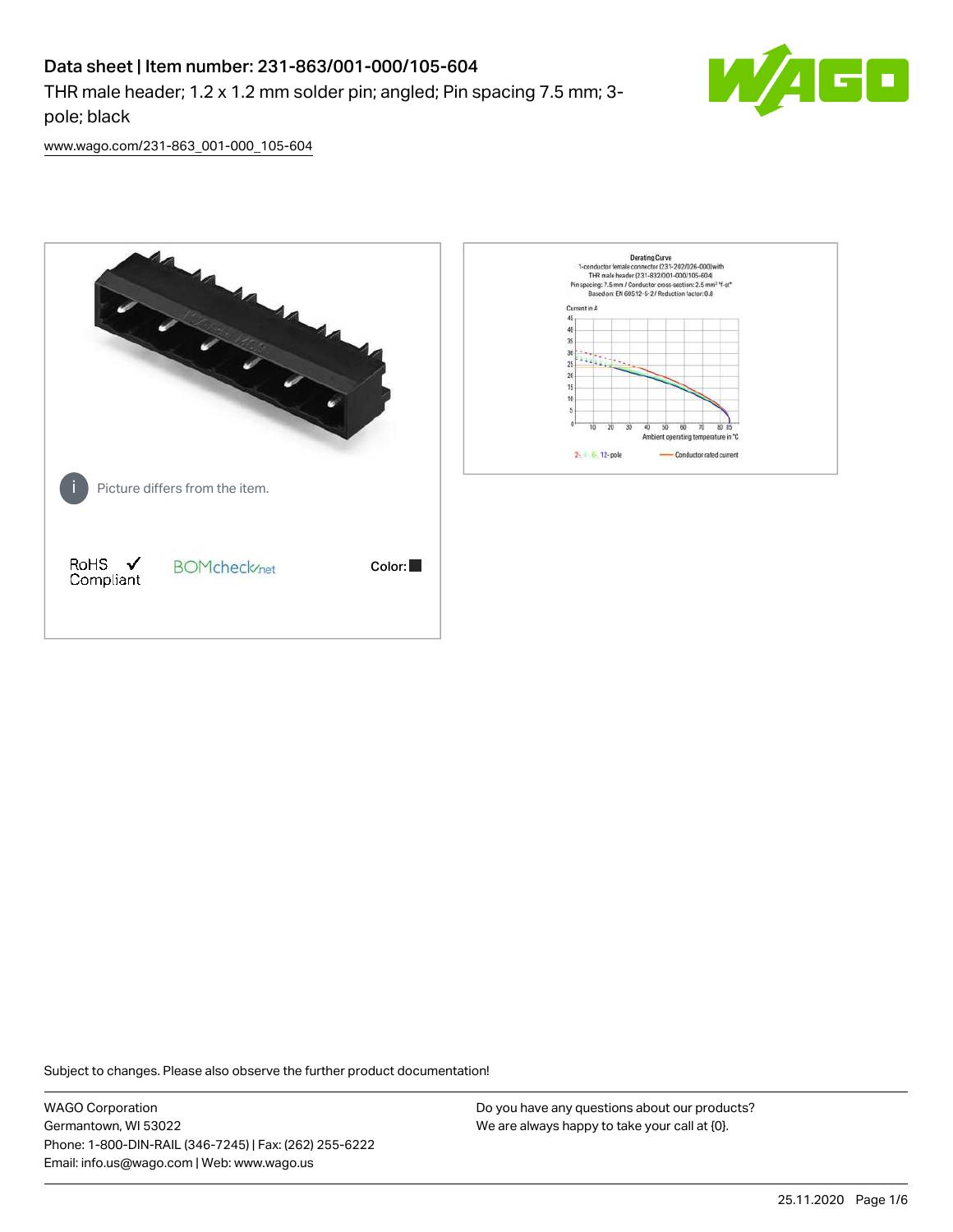



#### Item description

- $\blacksquare$ THR male headers for reflow soldering in SMT applications
- $\blacksquare$ Available in tape-and-reel packaging for automated pick-and-place PCB assembly
- П 1.2 x 1.2 mm solder pins allow nominal current up to 16 A, enhancing stability of shorter headers
- $\blacksquare$ Also available in bulk packaging for manual placement
- $\blacksquare$ Male headers may be mounted horizontally or vertically
- $\blacksquare$ With coding fingers

#### Safety information 1:

The MCS – MULTI CONNECTION SYSTEM includes connectors without breaking capacity in accordance with DIN EN 61984. When used as intended, these connectors must not be connected/disconnected when live or under load. The circuit design should ensure header pins, which can be touched, are not live when unmated.

#### Data Electrical data

#### Ratings per IEC/EN 60664-1

| Ratings per             | IFC/FN 60664-1 |
|-------------------------|----------------|
| Rated voltage (III / 3) | 500 V          |

Subject to changes. Please also observe the further product documentation!

| <b>WAGO Corporation</b>                                | Do you have any questions about our products? |
|--------------------------------------------------------|-----------------------------------------------|
| Germantown, WI 53022                                   | We are always happy to take your call at {0}. |
| Phone: 1-800-DIN-RAIL (346-7245)   Fax: (262) 255-6222 |                                               |
| Email: info.us@wago.com   Web: www.wago.us             |                                               |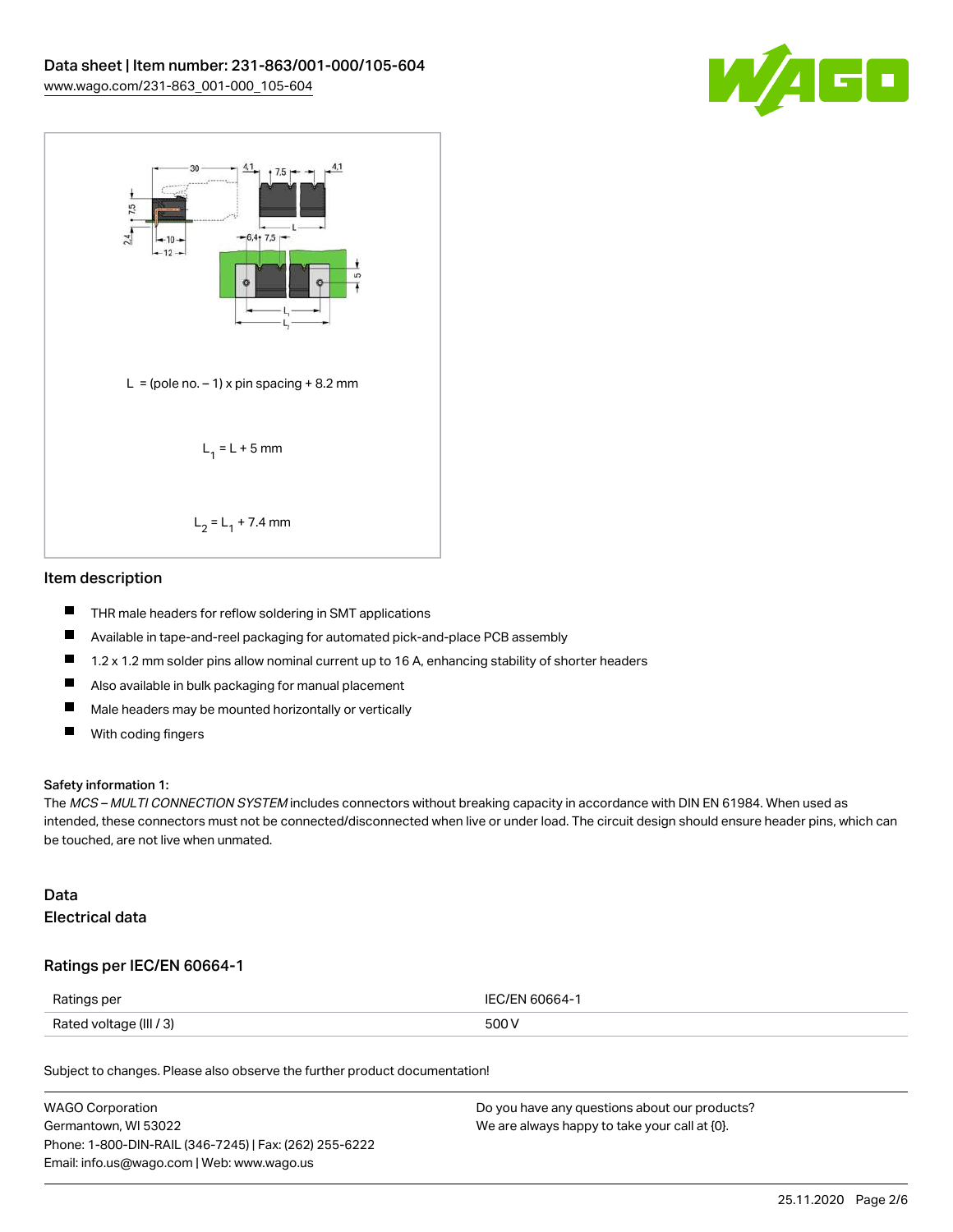# Data sheet | Item number: 231-863/001-000/105-604

[www.wago.com/231-863\\_001-000\\_105-604](http://www.wago.com/231-863_001-000_105-604)



| Rated surge voltage (III/3) | 6 <sub>kV</sub>                                                       |
|-----------------------------|-----------------------------------------------------------------------|
| Rated voltage (III/2)       | 630 V                                                                 |
| Rated surge voltage (III/2) | 6 <sub>k</sub> V                                                      |
| Nominal voltage (II/2)      | 1000V                                                                 |
| Rated surge voltage (II/2)  | 6 <sub>k</sub> V                                                      |
| Rated current               | 16A                                                                   |
| Legend (ratings)            | $(III / 2)$ $\triangle$ Overvoltage category III / Pollution degree 2 |

### Ratings per UL 1059

| Approvals per                  | UL 1059 |
|--------------------------------|---------|
| Rated voltage UL (Use Group B) | 300 V   |
| Rated current UL (Use Group B) | 10 A    |
| Rated voltage UL (Use Group D) | 300 V   |
| Rated current UL (Use Group D) | 10 A    |

### Ratings per UL 1977

| Rated voltage UL 1977 | 600 V |
|-----------------------|-------|
| Rated current UL 1977 |       |

#### Ratings per CSA

| Approvals per                   | CSA   |
|---------------------------------|-------|
| Rated voltage CSA (Use Group B) | 300 V |
| Rated current CSA (Use Group B) | 10 A  |
| Rated voltage CSA (Use Group D) | 300 V |
| Rated current CSA (Use Group D) | 10 A  |

#### Connection data

| Pole No.                   | u |
|----------------------------|---|
| Total number of potentials |   |
| Number of connection types |   |
| Number of levels           |   |

## Physical data

| Pin spacing | 7.5 mm / 0.295 inch  |
|-------------|----------------------|
| Width       | 23 mm / 0.906 inch   |
| Height      | 10.8 mm / 0.425 inch |

Subject to changes. Please also observe the further product documentation!

| WAGO Corporation                                       | Do you have any questions about our products? |
|--------------------------------------------------------|-----------------------------------------------|
| Germantown. WI 53022                                   | We are always happy to take your call at {0}. |
| Phone: 1-800-DIN-RAIL (346-7245)   Fax: (262) 255-6222 |                                               |
| Email: info.us@wago.com   Web: www.wago.us             |                                               |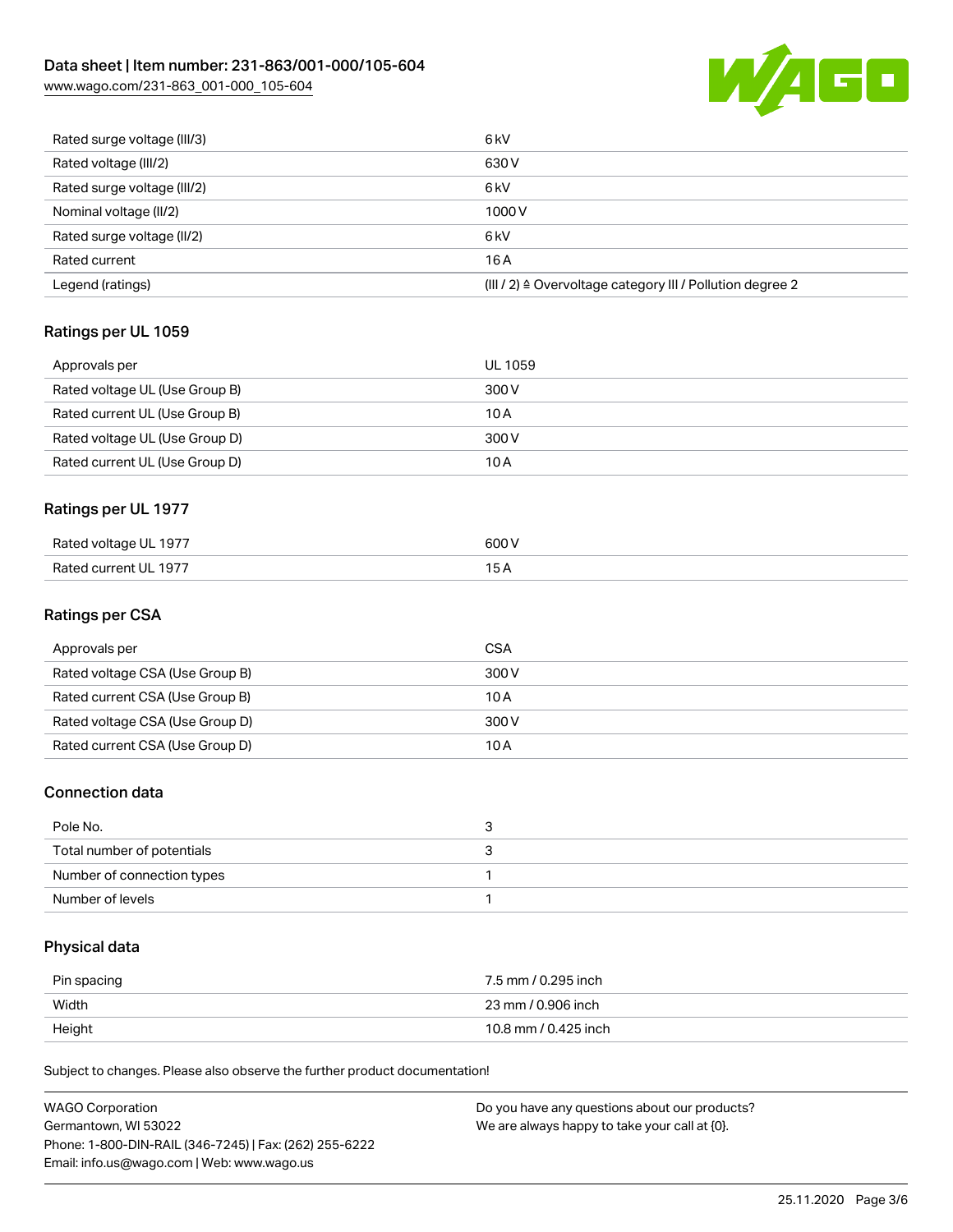

| Height from the surface            | 8.4 mm / 0.331 inch        |
|------------------------------------|----------------------------|
| Depth                              | 12 mm / 0.472 inch         |
| Solder pin length                  | $2.4 \,\mathrm{mm}$        |
| Solder pin dimensions              | $1.2 \times 1.2$ mm        |
| Plated through-hole diameter (THR) | $1.7$ <sup>(+0.1)</sup> mm |

#### Plug-in connection

| Contact type (pluggable connector) | Male connector/plug |
|------------------------------------|---------------------|
| Connector (connection type)        | for PCB             |
| Mismating protection               | No                  |
| Mating direction to the PCB        |                     |

#### PCB contact

| PCB contact                         | THR                                      |
|-------------------------------------|------------------------------------------|
| Solder pin arrangement              | over the entire male connector (in-line) |
| Number of solder pins per potential |                                          |

#### Material Data

| Color                       | black                                   |
|-----------------------------|-----------------------------------------|
| Material group              |                                         |
| Insulation material         | Polyphthalamide (PPA GF)                |
| Flammability class per UL94 | V <sub>0</sub>                          |
| Contact material            | Electrolytic copper ( $E_{\text{Cu}}$ ) |
| Contact plating             | tin-plated                              |
| Weight                      | 1.6g                                    |

#### Environmental Requirements

| Limit temperature range<br>.<br>$\blacksquare$ . The contract of the contract of the contract of the contract of the contract of the contract of the contract of the contract of the contract of the contract of the contract of the contract of the contract of the | $. +100 °C$<br>-60 |
|----------------------------------------------------------------------------------------------------------------------------------------------------------------------------------------------------------------------------------------------------------------------|--------------------|
|                                                                                                                                                                                                                                                                      |                    |

#### Commercial data

| Product Group         | 3 (Multi Conn. System) |
|-----------------------|------------------------|
| Packaging type        | <b>BOX</b>             |
| Country of origin     | PL                     |
| <b>GTIN</b>           | 4045454901257          |
| Customs tariff number | 85366990990            |

Subject to changes. Please also observe the further product documentation!

| WAGO Corporation                                       | Do you have any questions about our products? |
|--------------------------------------------------------|-----------------------------------------------|
| Germantown. WI 53022                                   | We are always happy to take your call at {0}. |
| Phone: 1-800-DIN-RAIL (346-7245)   Fax: (262) 255-6222 |                                               |
| Email: info.us@wago.com   Web: www.wago.us             |                                               |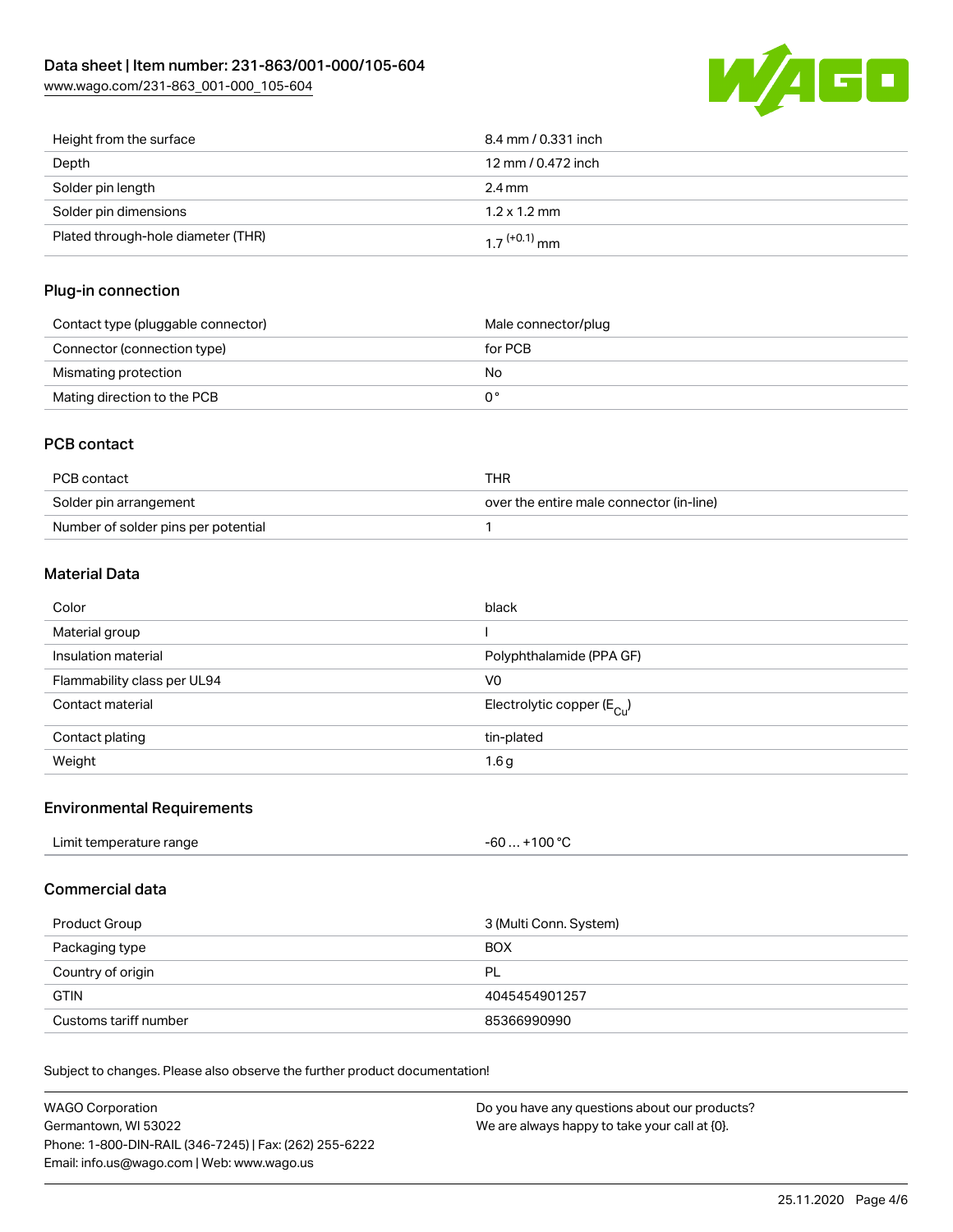

#### Approvals / Certificates

Country specific Approvals

|                     |                                                                                 |                                              | Certificate                  |
|---------------------|---------------------------------------------------------------------------------|----------------------------------------------|------------------------------|
| Logo                | Approval<br><b>CB</b>                                                           | <b>Additional Approval Text</b><br>IEC 61984 | name<br>NL-39756             |
|                     | <b>DEKRA Certification B.V.</b>                                                 |                                              |                              |
|                     | <b>CSA</b>                                                                      | C22.2                                        | 1466354                      |
|                     | DEKRA Certification B.V.                                                        |                                              |                              |
|                     |                                                                                 |                                              |                              |
|                     | <b>KEMA/KEUR</b>                                                                | EN 61984                                     | 2190761.01                   |
| <b>EMA</b><br>EUR   | DEKRA Certification B.V.                                                        |                                              |                              |
|                     |                                                                                 |                                              |                              |
| <b>UL-Approvals</b> |                                                                                 |                                              |                              |
|                     |                                                                                 |                                              | Certificate                  |
| Logo                | Approval                                                                        | <b>Additional Approval Text</b>              | name                         |
|                     | <b>UR</b>                                                                       | <b>UL 1059</b>                               | E45172                       |
|                     | Underwriters Laboratories Inc.                                                  |                                              |                              |
|                     |                                                                                 |                                              |                              |
|                     | <b>UR</b>                                                                       | <b>UL 1977</b>                               | 20150318-                    |
|                     | Underwriters Laboratories Inc.                                                  |                                              | E45171                       |
|                     |                                                                                 |                                              |                              |
|                     |                                                                                 |                                              |                              |
| Counterpart         |                                                                                 |                                              |                              |
|                     | Item no.231-203/026-000                                                         |                                              |                              |
|                     | Female plug; 3-pole; 12 AWG max; pin spacing 7.5 mm; 1 conductor per pole; gray |                                              | www.wago.com/231-203/026-000 |

### Compatible products

| Marking accessories                                                                                                                                                                                                             |                                                                                      |                      |  |
|---------------------------------------------------------------------------------------------------------------------------------------------------------------------------------------------------------------------------------|--------------------------------------------------------------------------------------|----------------------|--|
| d de la décès de la décès de la décès de la décès de la décès de la décès de la décès de la décès de la décès<br>Les décès de la décès de la décès de la décès de la décès de la décès de la décès de la décès de la décès de l | Item no.: 210-833<br>Marking strips; on reel; 6 mm wide; plain; Self-adhesive; white | www.wago.com/210-833 |  |
| <b>Sold in the Company's Security Service</b>                                                                                                                                                                                   | Item no.: 210-834<br>Marking strips; on reel; 5 mm wide; plain; Self-adhesive; white | www.wago.com/210-834 |  |
| Coding                                                                                                                                                                                                                          |                                                                                      |                      |  |

Subject to changes. Please also observe the further product documentation!

WAGO Corporation Germantown, WI 53022 Phone: 1-800-DIN-RAIL (346-7245) | Fax: (262) 255-6222 Email: info.us@wago.com | Web: www.wago.us Do you have any questions about our products? We are always happy to take your call at {0}.